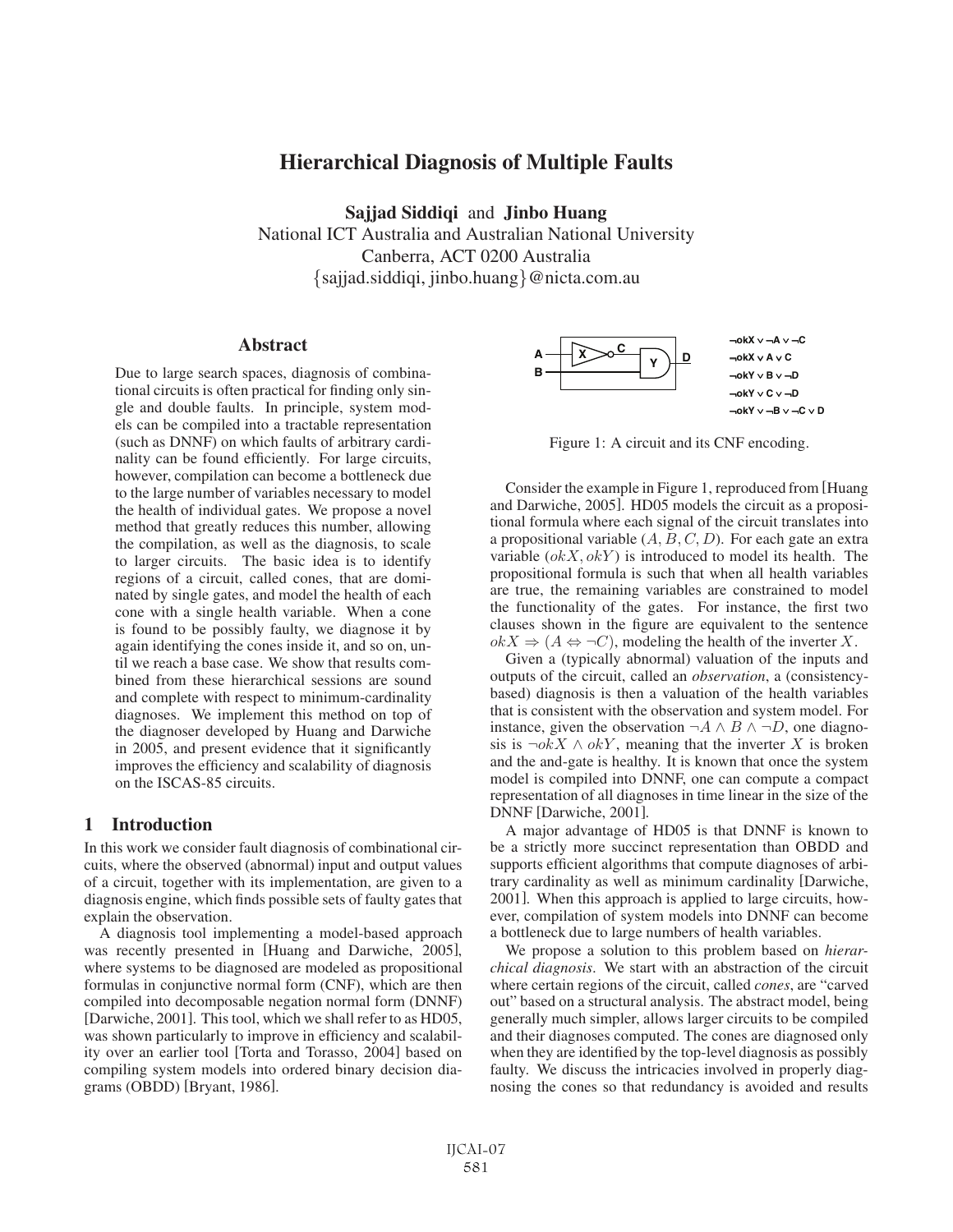

Figure 2: A circuit with cones.

combined from the hierarchical diagnosis sessions are sound and complete with respect to minimum-cardinality diagnoses.

We implement our new approach on top of HD05. Using ISCAS-85 benchmark circuits, we show that we can now diagnose some circuits (with arbitrary fault cardinality) for the first time. For circuits that can already be handled by HD05, we also observe a significant improvement in diagnosis time.

## 2 Notation and Definitions

We shall use the circuit in Figure 2 as a running example. The numbers shown alongside the gate outputs are values of the signals, which can be ignored for the moment.

#### 2.1 Circuits, Dominators, and Cones

We use **C** to denote the circuit as well as the set of gates of the circuit including the inputs (as trivial gates). We identify a gate with its output signal. The set of inputs of the circuit is denoted  $I_C$  and the set of outputs  $O_C$ . For example,  $I_C =$  $\{P, Q, R\}$  and  $\mathbf{O_C} = \{T, U, V\}$  for the circuit in Figure 2.

One may observe that certain regions of this circuit have only limited connectivity with the rest of the circuit. For example, the dotted box containing gates  $\{A, D, E, H, P\}$ is a sub-circuit that contributes a single signal  $(A)$  to the rest of the circuit. The box containing gates  $\{D, H, P\}$  is another such example. We refer to such a sub-circuit as a *cone* (also known as *fan-out free formula* [Lu *et al.*, 2003b; 2003a]), which we now formally define.

The *fan-in* region of a gate  $G \in \mathbb{C}$  is the set of all those gates that have a path passing through  $G$  going to some output gate. The fan-in region of gate  $A$  in Figure 2, for example, is  ${A, B, D, E, H, P, Q}.$ 

Definition 1. (Dominator) *A gate* X *in the fan-in region of gate* G *is* dominated *by* G*, and conversely* G *is a* dominator *of* X*, if any path from gate* X *to an output of the circuit contains* G *[Kirkland and Mercer, 1987].*

The notion of *cone* then corresponds precisely to the set of gates dominated by some gate G, which we denote by  $\Delta$ **G**. For example, the dotted box mentioned above corresponds to  $\Delta_{\bf A} = \{A, D, E, H, P\}$ . From here on, when the meaning is clear, we will simply use  $G$  to refer to the cone rooted at  $G$ .

### 2.2 Abstraction of Circuit

A circuit can be abstracted by treating all maximal cones in it as black boxes (a maximal cone is one that is either contained in no other cone or contained in exactly one other cone which is the whole circuit). For example, cone A can be treated as a virtual gate with two inputs  $\{P, B\}$  and the output A. Similarly, cone A itself can be abstracted by treating cone  $D$  as a virtual gate. An abstraction of a circuit can hence be defined as the original circuit minus all non-root gates of maximal cones, or more formally:

Definition 2. (Abstraction of circuit) *Given a circuit* **C***, let*  $C' = C$  *if*  $\hat{C}$  *has a single output; otherwise let*  $C'$  *be*  $\hat{C}$ *augmented with a dummy gate collecting all outputs of* **C***s. The abstraction*  $\Theta_{\mathbf{C}}$  *of circuit* **C** *is then the set of gates*  $X \in$  $C$  *such that there is a path from*  $X$  *to the output*  $O$  *of*  $C'$  *that does not contain any dominator of* X *other than* X *and* O*.*

For example,  $\Theta_C = \{T, U, V, A, B, C\}$ .  $E \notin \Theta_C$  as E cannot reach any output without passing through A, which is a dominator of E. Similarly,  $\Theta_{\mathbf{A}} = \{A, D, E\}$ .  $H \notin \Theta_{\mathbf{A}}$  as its only path to  $A$  contains  $D$ , which is a dominator of  $H$ .

### 3 DNNF-based Diagnosis

Before presenting our new algorithm we briefly review the baseline diagnoser HD05 [Huang and Darwiche, 2005], which is based on compiling the system model (circuit in our case) from CNF to DNNF [Darwiche, 2001].

DNNF is a graph-based representation for propositional theories. Specifically, each DNNF theory is a DAG (directed acyclic graph) with a single root where all leaves are labeled with literals and all other nodes are labeled with either AND or OR; in addition the *decomposability* property must be satisfied: children of any AND-node must not share variables.

Once a system model is converted into DNNF, consistencybased diagnoses, as well as minimum-cardinality diagnoses, can be computed in time polynomial in the size of the DNNF [Darwiche, 2001]. The key is that decomposability allows nonobservables to be projected out in linear time, and allows diagnoses computed for children to be combined at a parent AND-node simply by cross-concatenation (note that diagnoses computed for children can naturally be unioned at a parent OR-node).

Our new algorithm aims to improve the efficiency and scalability of this approach in the context of circuit diagnosis. We will continue to model a circuit as a CNF formula and rely on DNNF compilation to compute diagnoses. The main innovation is a structure-based method to reduce the number of health variables required for the model and hence the difficulty of compilation, while maintaining the soundness and completeness of the diagnoser. In the rest of the paper we will assume that only minimum-cardinality diagnoses are sought.

### 4 Hierarchical Diagnosis

The key idea behind our new algorithm is to start by obtaining the abstraction  $\Theta_C$  of a circuit **C** as defined in Section 2, and then diagnose **C** pretending that only gates in **Θ<sup>C</sup>** could be faulty. This is the basic technique that will significantly reduce the number of health variables required in the system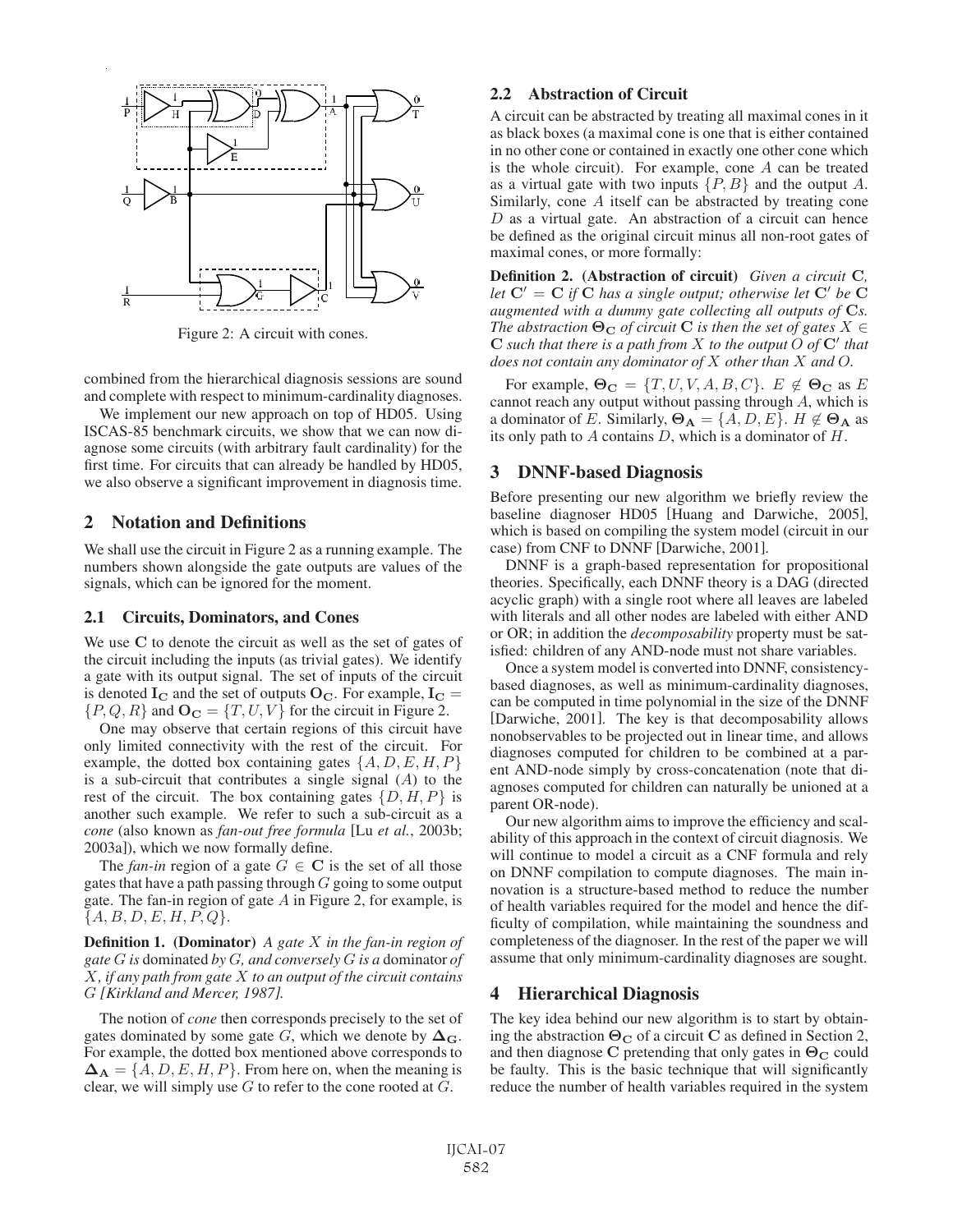model, allowing us to compile and diagnose larger circuits. Once this top-level diagnosis session finishes, if a gate appearing in a diagnosis is the root of a cone, which has been abstracted out, then we attempt to diagnose the cone, in a similar hierarchical fashion.

Two things are worth noting here before we go into details. First, cones are single-output circuits and hence the diagnosis of cones will alway produce diagnoses of cardinality one. Second, the diagnosis of a cone is *not* performed simply with a recursive call as one may be tempted to expect. Indeed the later diagnosis sessions are very distinct from the initial toplevel session. The reason has to do with avoiding redundant computation, which we will discuss later in the section.

We now present in detail our hierarchical diagnosis algorithm, which we will refer to as HDIAG. Pseudocode of HDIAG is given in Algorithm 1.

### 4.1 Algorithm

#### Step 1 (dominators)

HDIAG starts by identifying the nontrivial dominator gates in the circuit (a trivial dominator is one that dominates only itself). First the dominators of every gate are obtained. The dominators of a gate are the gate itself union the intersection of the dominators of its parents [Kirkland and Mercer, 1987], which can be found by a simple breadth-first traversal of the circuit starting from the outputs. During this process the nontrivial dominators can be identified. FINDDOMINATORS implements this procedure on line 3 of Algorithm 1.

In our example, the dominator sets for  $T$ ,  $U$ ,  $V$ ,  $A$ ,  $B$ ,  $C$ are  $\{T\}, \{U\}, \{V\}, \{A\}, \{B\}, \{C\}$ , respectively; the dominator set for D is  $\{D, A\}$  and for H is  $\{H, D, A\}$ . It can be easily seen that the gates  $T$ ,  $U$ , and  $V$  are trivial dominators whereas  $D$  and  $A$  are nontrivial dominators.

#### Step 2 (cones and their inputs)

Each nontrivial dominator defines a cone that can be abstracted out. Next we identify the inputs of these cones by a depth-first traversal of the circuit. Suppose  $G$  is a cone. The inputs  $I_G$  of  $G$  can be found by traversing the fan-in region of G so that if we reach either an input of the circuit or a gate that does not belong to  $\Delta$ **G**, we add it to  $I$ **G** and backtrack. FINDCONES implements this procedure on line 3 of Algorithm 1.

For cone  $D$  in our example, we traverse the fan-in region of  $D$  in the order  $D, H, P, B$ . Gates  $P$  and  $B$  are added to the inputs of cone D. We backtrack from B as  $B \notin \Delta_{\mathbf{D}}$ . The inputs of cone D are thus  $\{P, B\}$ .

#### Step 3 (top-level diagnosis)

The rest of the algorithm proceeds in two phases. In the first phase we have the (abnormal) observation for the whole circuit. We first propagate the values of the inputs bottom-up, setting the (expected) value of each internal gate of the circuit. These values are saved for reference later. The observed outputs of the circuit are then set which may be abnormal. PROPAGATEINPUTS, SAVEVALUES, and SETOBSOUTPUTS on lines 4 and 5 of Algorithm 1 implement these procedures.

The health of the abstraction of the circuit,  $\Theta_{\rm C}$ , is then diagnosed. This is achieved by associating a health variable with every gate in  $\Theta_{\rm C}$ .  $\Theta_{\rm C}$  contains all the domina-

### Algorithm 1 HDIAG : Hierarchical Diagnosis Algorithm

function HDIAG ( **C**, **Obs** ) inputs: {**C**: circuit/set of gates}, {**Obs**: set of <gate,bool>} output: {set of sets of gates} local variables:  $\{O_C, I_C, \Pi, T\}$ : set of gates}, $\{\Lambda, D\text{:set of sets}\}$ of gates},  $\{\Omega : <$ CNF, set of gates $>\}$ 1:  $O_C \leftarrow$  OUTPUTS( C) 2:  $I_{\mathbf{C}} \leftarrow \text{INPUTS}(\mathbf{C})$ 3: FINDDOMINATORS( **O<sup>C</sup>** ), FINDCONES( **O<sup>C</sup>** ) 4: PROPAGATEINPUTS ( **C**, **IC**, **Obs** ), SAVEVALUES ( **C** ) 5: SETOBSOUTPUTS ( **OC**, **Obs** ) 6: T ← TRAVERSE **Θ<sup>C</sup>** ( **OC**, **I<sup>C</sup>** ), ATTACHOKS( **T** ) 7:  $\Omega \leftarrow$  GENMODEL( **C**, **O**<sub>**C**</sub>  $\cup$  **I<sub>C</sub>**) 8: **Λ** ←CALLHD05( Ω, **Obs** ), ORDERBYDEPTH( **Λ** ) 9: RESTOREVALUES ( ) 10:  $\mathbf{D} \leftarrow \phi$ 

- 11: for all **Π** ∈ **Λ** do
- 12:  $\mathbf{D} \leftarrow \mathbf{D} \cup \text{FINDEQDIAGNOSES}(\Pi)$

13: return D

| <b>Algorithm 2</b> TRAVERSE $\Theta_C$ : Traverses Top Level                                   |
|------------------------------------------------------------------------------------------------|
| <b>function</b> TRAVERSE $\Theta_{\text{C}}$ ( $\text{O}_{\text{C}}$ , $\text{I}_{\text{C}}$ ) |
| <b>inputs:</b> ${OCIC$ , set of gates}                                                         |
| <b>output:</b> $\{ set of gates \}$                                                            |
| local variables: $\{Q, K, T\}$ : set of gates}, $\{Y, O\}$ : gate                              |
| 1: $O \leftarrow$ SINGLEOUTPUT( $O_C$ )                                                        |
| 2: $\mathbf{Q} \leftarrow \{O\}, \mathbf{T} \leftarrow \phi$                                   |
| 3: while $\neg$ ISEMPTY (Q) do                                                                 |
| 4: $Y \leftarrow \text{POP}(\mathbf{Q})$                                                       |
| 5: if $Y \notin I_{\mathbf{C}}$ then                                                           |
| 6: $\mathbf{T} \leftarrow \mathbf{T} \cup \{Y\}$                                               |
| 7: if $\neg$ ISDOMINATOR $(Y)$    $Y == O$ then                                                |
| $\mathbf{K} \leftarrow$ CHILDREN (Y), $\mathbf{Q} \leftarrow \mathbf{Q} \cup \mathbf{K}$<br>8: |
| 9: return $T$                                                                                  |

tors of the top-level hierarchy plus all the non-dominators that sit between those dominators and the outputs  $O<sub>C</sub>$  of the circuit. TRAVERSE **Θ<sup>C</sup>** traverses the top-level hierarchy of the circuit. SINGLEOUTPUT on line 1 of Algorithm 2 implements the attachment of dummy gate described in Definition 2. TRAVERSE  $\Theta_{\rm C}$  is implemented so that as soon as it encounters an input of the circuit or a nontrivial dominator (other than root, see line 7 of Algorithm 2), it backtracks (the inputs are excluded as they are assumed to be healthy). ATTACHOKS associates health variables with each gate in this hierarchy.

Now we create an abstract system model similar to the full model used in [Huang and Darwiche, 2005]. The abstract model contains a system description, in CNF, over the set of observables ( $\mathbf{I_C} \cup \mathbf{O_C}$ ) and nonobservables ( $\mathbf{C} \setminus (\mathbf{I_C} \cup \mathbf{O_C})$ ). The model is generated by the function GENMODEL and returned as  $\Omega$ . Note that only the clauses representing the gates marked by ATTACHOKS will have additional health variables. HD05 is then called with  $\Omega$  and the observation to perform the diagnosis. The diagnoses thus obtained will be referred to as *top-level diagnoses*. If a nontrivial dominator  $G \in \mathbf{\Theta}_{\mathbf{C}}$  is reported to be possibly faulty, we then enter the second phase by diagnosing the cone under  $G$ .

For example, in Figure 2, given the inputs, all the outputs of the circuit should be 1, but, all of them are 0 in our ob-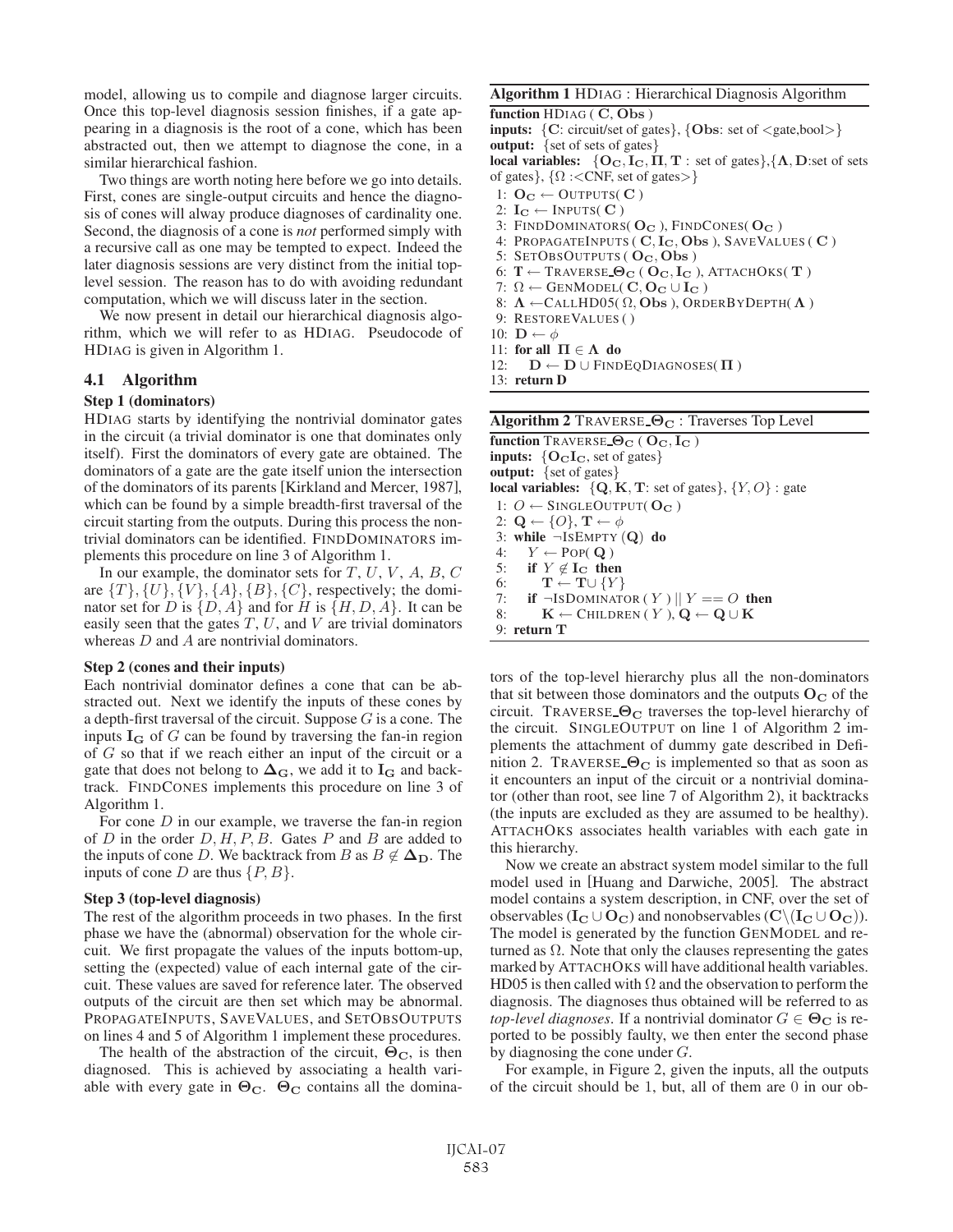#### Algorithm 3 FINDEQDIAGNOSES : Diagnosis of Cones

function FINDEQDIAGNOSES ( **Π** ) **inputs:**  $\{\Pi, \text{ set of gates}\}$ output: {set of sets of gates}<br>local variables: {E,  $\Lambda$ : set of sets of gates},  ${P, R, C, I_X, Q, T, S: set of gates}, \{X, Y: gate\}, \{\Omega : < CNF,$ set of gates>}, {**Obs**: set of <gate,bool>} 1:  $\mathbf{E} \leftarrow {\{\mathbf{\Pi}\}, \mathbf{D} \leftarrow {\{\mathbf{\Pi}\}\}\}$ 2: while ¬ISEMPTY( **E** ) do 3:  $\mathbf{P} \leftarrow \text{POP}(\mathbf{E})$ 4: PROPAGATEFAULT ( **P** ) 5: **for all**  $X \in \mathbf{P}$  such that X is a cone and is not the whole circuit do 6: if  $X \notin \mathbf{Q}$  then 7: **Q** ← **Q** ∪ {X} 8: **C** ← TRAVERSECONE ( X ),  $I_X$  ← INPUTS ( C )<br>9: **T** ← TRAVERSE **O**<sub>C</sub> ( { X },  $I_X$  ), ATTACHOKS (  $\mathbf{T} \leftarrow \text{Traverse\_}\Theta_{\mathbf{C}}$  ( $\{X\}, \mathbf{I_X}$ ), ATTACHOKS ( $\mathbf{T}$ ) 10:  $\Omega \leftarrow \text{GENMODEL}(\mathbf{C}, \{X\} \cup \mathbf{I_X})$ 11: **Obs** ← VALUATION( ${X}$  ∪ **Ix**)<br>12:  $\Lambda$  ← CALLHD05 ( $\Omega$ , **Obs**), SET  $\Lambda \leftarrow$  CALLHD05 (  $\Omega$ , **Obs** ), SETDIAGS(  $X, \Lambda$  ) 13: else 14:  $\Lambda \leftarrow \text{DIAGS}(X)$ 15: **for all R**  $\in \Lambda$  **do** 16:  $Y \leftarrow \text{POP}(\mathbf{R})$ 17: if  $X \neq Y$  then 18:  $\mathbf{S} \leftarrow \text{SUBSTITUTE}(X, Y, \mathbf{P})$ <br>19:  $\mathbf{E} \leftarrow \mathbf{E} \cup \{\mathbf{S}\}, \mathbf{D} \leftarrow \mathbf{D} \cup \{\mathbf{S}\}$  $\mathbf{E} \leftarrow \mathbf{E} \cup \{\mathbf{S}\}, \mathbf{D} \leftarrow \mathbf{D} \cup \{\mathbf{S}\}$ 20: RESTOREVALUES ( ) 21: CLEARDIAGS( **Q** ) 22: return D

servation. We introduce health variables for the set of gates  $\Theta_{\mathbf{C}}\setminus\mathbf{I}_{\mathbf{C}} = \{T, U, V, A, B, C\}$ , create a model of the abstraction of the circuit, and pass the model along with the observation  $\neg T \land \neg U \land \neg V \land P \land Q \land R$  to HD05. One of the diagnoses returned by HD05 is  $\neg okA \land \neg okB \land \neg okC$  or, to use an alternative notation,  $\{A, B, C\}$  (in the rest of the paper we will use this latter notation expressing a diagnosis as a set of faulty gates). Since  $A$  is a cone, we enter the second phase.

#### Step 4 (diagnosis of cones)

Suppose that  $\Pi = \{X, G_1, \ldots, G_n\}$  is a diagnosis found in the top-level phase and that  $X \in \Pi$  is (the root of) a cone. It should be clear that given the faulty output  $b$  of  $X$ , if there is a gate  $Y \in \Delta_X$  that, when assumed faulty, permits the same value  $b$  at  $X$ , then replacing  $X$  with  $Y$  will yield a valid global diagnosis. This way we try to expand our top-level diagnoses in the procedure FINDEQDIAGNOSES (line 12 of Algorithm 1), given in Algorithm 3.

Mainly, for each cone X in each top-level diagnosis  $\Pi$ , we find a diagnosis for  $X$  hierarchically. We identify  $X$  as a sub-circuit with the single output X and the inputs  $\mathbf{I}_\mathbf{X}$ . The minimum cardinality of diagnoses for  $X$  is always one as we mentioned earlier. We then replace  $X$  with its singleton diagnoses, in  $\Pi$ , one by one, to produce new global diagnoses. This process is iterated until we reach a base case (no cones left to be diagnosed). We treat each  $\Pi$  and all diagnoses generated from it as a single class of diagnoses and use it to avoid redundant computation (explained in Section 4.2).

Cone X could be diagnosed as is done for the whole circuit but there is more to be done in order to find correct diagnoses.

Specifically, we need a set of values for the inputs and output of cone  $X$  as an observation to pass to HD05. First of all we restore expected values of the gates in the circuit (line 9 of Algorithm 1) before we call FINDEQDIAGNOSES.

We want to diagnose cone  $X$  under the assumption that all of the gates  $G_i \in \Pi$  are also faulty, so we need to propagate the fault effect of all  $G_i$  into the sub-circuit. Since faults in circuits propagate bottom-up, we put the set of gates in each diagnosis in decreasing order of their depth in the circuit (ORDERBYDEPTH on line 8 of Algorithm 1). A fault is processed simply by flipping the output of the faulty gate and propagating its effect. This is done for each  $G \in \Pi$  separately in the order in which they appear in  $\Pi$ . This has the desired effect of setting an observation across cone  $X$  ( $\mathbf{I}_{\mathbf{X}} \cup \{X\}$ ) that is consistent with the observation of the overall circuit. Cone  $X$  is now ready for diagnosis.

Note that, again, only the abstraction  $\Theta_{\mathbf{X}}$  of cone X is diagnosed. As we mentioned earlier, however, this is not simply a recursive call to Algoritm 1, but needs to be handled differently (Algorithm 3). TRAVERSECONE (line 8) identifies and returns the set of gates of the cone (i.e.,  $\Delta$ **X**). VALUATION returns a set of <gate, bool> pairs which represents the currently assigned values to the set of gates  $\{X\}$  ∪  $\mathbf{I}_{\mathbf{X}}$  passed as input (line 11). The returned set serves as an observation across the cone. Given the cone, its observables and nonobservables, the health of its abstraction is diagnosed using HD05 and the set of singleton diagnoses **Λ** found is saved (line 12). These diagnoses can be retrieved by DIAGS (line 14). SUBSTITUTE  $(X, Y, P)$  generates a new diagnosis by replacing  $X$  with  $Y$  in  $P$  (line 18). Finally, we clear these diagnoses before returning from the function (line 21).

The diagnosis of cones is similar to that of the overall circuit given in Algorithm 1. There are, however, a few details worth mentioning: (i) Every cone is diagnosed hierarchically, i.e., for a cone  $X$  we diagnose only the top-level hierarchy **Θ<sup>X</sup>** of X. (ii) In a single call to FINDEQDIAGNOSES every cone is diagnosed once (ensured by line 6 of Algorithm 3). This is sufficient and will be explained later. (iii) Once a new diagnosis is generated by substitution, it is added to the set **E** for further processing (line 19 of Algorithm 3). (iv) The fault effect of a diagnosis is propagated before the diagnosis is processed, and undone afterwards. (v) As substitutions are made, the gates in a newly generated diagnosis may not have the depth order discussed above; however, we do not re-order them for reasons that will be clear soon.

Continuing with our example, we reorder  $\{A, B, C\}$  as  ${B, A, C}$ . We flip B to 0, propagate the effect that flips  $E$  to 0 and  $D$  to 1. A remains 1 at this stage; we then flip  $\overline{A}$ to  $0$  (gate  $C$  is irrelevant to the diagnosis of cone  $A$ ). Note that the correct output of cone  $A$  should be 1 given its inputs  $P(1)$  and  $B(0)$ . We place health variables at the gates  $\Theta_{\bf A} \backslash I_{\bf A} = \{A, D, E\}$ , generate a model for cone A, and pass it to HD05 with the observation  $\neg A \land P \land \neg B$ , which returns three diagnoses of cardinality one:  $\{A\}, \{D\}, \{E\}.$ Note that  $\{A\}$  is a trivial diagnosis. Substituting D and E for A in the top-level diagnosis  $\{B, A, C\}$ , we get two new diagnoses:  $\{B, D, C\}, \{B, E, C\}.$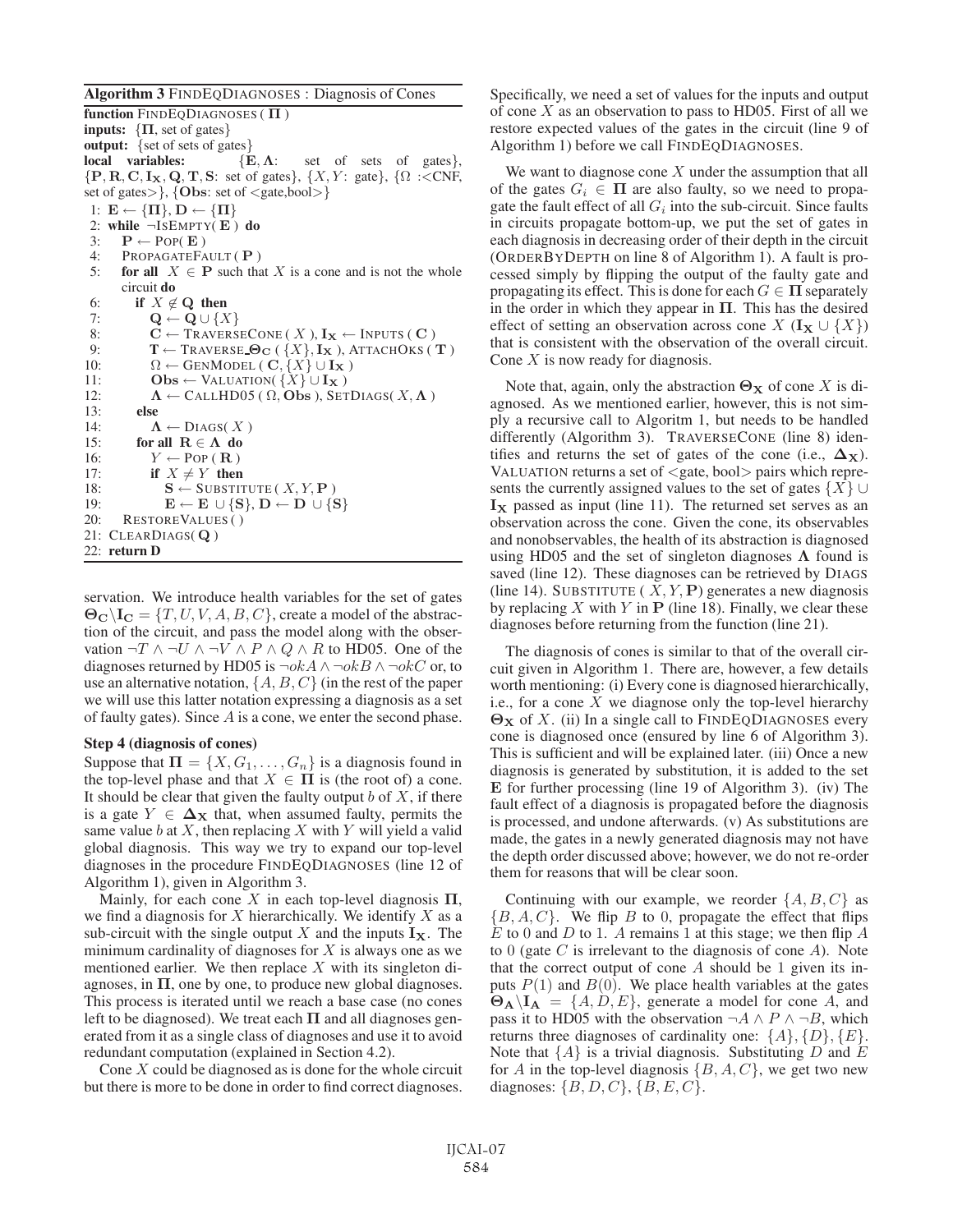

Figure 3: Redundancy scenarios.

#### 4.2 Avoiding Redundancy

Since cones can be shared among different diagnoses, a cone is potentially visited more than once before all final diagnoses are computed. It may or may not be redundant to diagnose one cone multiple times. There are three cases to consider:

- Suppose that in a top-level diagnosis, a cone  $S$  appears in two diagnoses  $\{S, T\}$  and  $\{S, U\}$ , shown in Figure 3a. It can be seen that neither  $T$  nor  $U$  lies in the fan-in region of cone  $S$ . Thus no fault at  $T$  or  $U$  can affect values at the inputs or output of cone S. This means that diagnosis of  $S$  can be obtained once and can be used in the processing of both of the top-level diagnoses. This case is currently not implemented in our code.
- In Figure 3b, both  $T$  and  $U$  lie in the fan-in region of the cone S. Thus faults at  $T$  or  $U$  can affect values at the inputs and output of cone S. However, if we consider a fault at  $T$  and its effect across  $S$  (at the inputs and output of  $S$ ), it may not be same as a fault at  $U$  and its effect across S. Thus the diagnosis of cone S during the processing of  $\{S, T\}$  may be completely different from that during the processing of  $\{S, U\}$ . Hence cone S has to be diagnosed twice in this case. This is why we clear the diagnoses before we return from FINDEQDIAGNOSES in Algorithm 3.
- In Figure 3c, we assume that only  $\{S, T\}$  is a top-level diagnosis whereas  $\{S, U\}$  is a diagnosis obtained during the processing of  $\{S, T\}$  such that  $\{U\}$  is a cardinality one diagnosis for cone  $T$ . Hence the value seen at the output of  $T$  due to a fault at  $T$  would be the same as if seen due to a fault at  $U$ . Therefore, the effect of both faults, individually, across  $S$  would be the same and hence S needs to be diagnosed only once for both diagnoses. This idea extends to any level of substitution when diagnosing cone  $U$  further yields new diagnoses. For this reason we do not reorder the gates in the newly generated diagnoses (in FINDEQDIAGNOSES) according to their depth. This case is taken care of on line 6 by the if condition in FINDEQDIAGNOSES.

## 5 Soundness and Completeness

We now prove the following theorem, relying on the fact that the baseline diagnoser HD05 has the same property.

Theorem 1. HDIAG *is sound and complete with respect to minimum-cardinality diagnoses.*

*Proof.* Let **C** be the circuit in question. We show that every diagnosis found by HDIAG is a minimum-cardinality diagnosis (soundness) and every minimum-cardinality diagnosis is found by HDIAG (completeness).

Soundness: It should be clear that all diagnoses found by HDIAG are in fact valid. Moreover, they all have the same cardinality because (1) all top-level diagnoses found in Step 3 have the same cardinality by virtue of HD05 and (2) substitutions in Step 4 do not alter the cardinality as cones whose roots are in **Θ<sup>C</sup>** cannot overlap (i.e., two gates in a top-level diagnosis cannot be substituted by the same gate in Step 4).

Hence it remains to show that the cardinality of these diagnoses, call it d, is indeed the smallest possible. Suppose, on the contrary, that there exists a diagnosis  $\Pi$  of a smaller cardinality:  $|\Pi| < d$ . Now, let each gate in  $\Pi$  be replaced with its highest dominator in the circuit to produce  $\Pi'$ . Clearly, (i)  $\Pi'$  remains a valid diagnosis, (ii)  $\Pi' \subseteq \Theta_C$ , and (iii)  $|\Pi'| \leq |\Pi|$ . (i) and (ii) imply that  $\Pi'$  is a diagnosis for the abstraction  $\Theta_{\mathbf{C}}$ . (iii) implies  $|\mathbf{\Pi}'| < d$ . This means that the top-level diagnoses for **Θ<sup>C</sup>** found in Step 3 are not of minimum cardinality, contradicting the soundness of the baseline diagnoser HD05.

Completeness: Let **Π** be a diagnosis of minimum cardinality d. Let each gate in  $\Pi$  be replaced with its highest dominator in the circuit to produce  $\Pi'$ . Again, we have (i) and (ii) as above, and moreover  $|\Pi'| = d$ . This implies that  $\Pi'$  will be found by HDIAG in Step 3 by virtue of the completeness of HD05 in diagnosing **ΘC**. **Π** itself will then be found by substitutions in Step 4 by virtue of the completeness of the diagnosis of cones (which can be easily established by induction as all diagnoses for cones are of cardinality one). П

## 6 Experimental Results

In order to compare the efficiency and scalability of our approach with that of [Huang and Darwiche, 2005], we ran both systems on a set of ISCAS-85 circuits using randomly generated diagnostic cases. For each circuit, we randomly generated a set of input/output vectors accordingly to the correct behavior of the circuit. We then randomly flipped  $k$  outputs, with  $k$  ranging from 1 to 8, in each input/output vector to get an (abnormal) observation (the minimum cardinality of the diagnoses was often close to the number of flipped outputs). All experiments were conducted on a 3.2GHz Pentium 4 with 1GB of RAM running on Diskless Linux, and a time limit of 1 hour was imposed on each experiment.

The results are given in Table 1. The fourth column shows the number of health variables introduced by HDIAG for the top-level diagnosis. Recall that the baseline approach HD05 requires a health variable for every gate. It is clear that the proposed technique significantly reduces the number of health variables required. We also observe that for most circuits, HDIAG was able to solve a significantly larger number of cases than HD05. In particular, HD05 could not solve any of the cases for the last two circuits, where HDIAG succeeded. In the last two columns of the table, we also compare the running times of the two systems on cases they both solved. The new approach clearly results in better efficiency.

Finally, we note that both programs reported exactly the same set of diagnoses for each case they both solved, as we expect given Theorem 1.